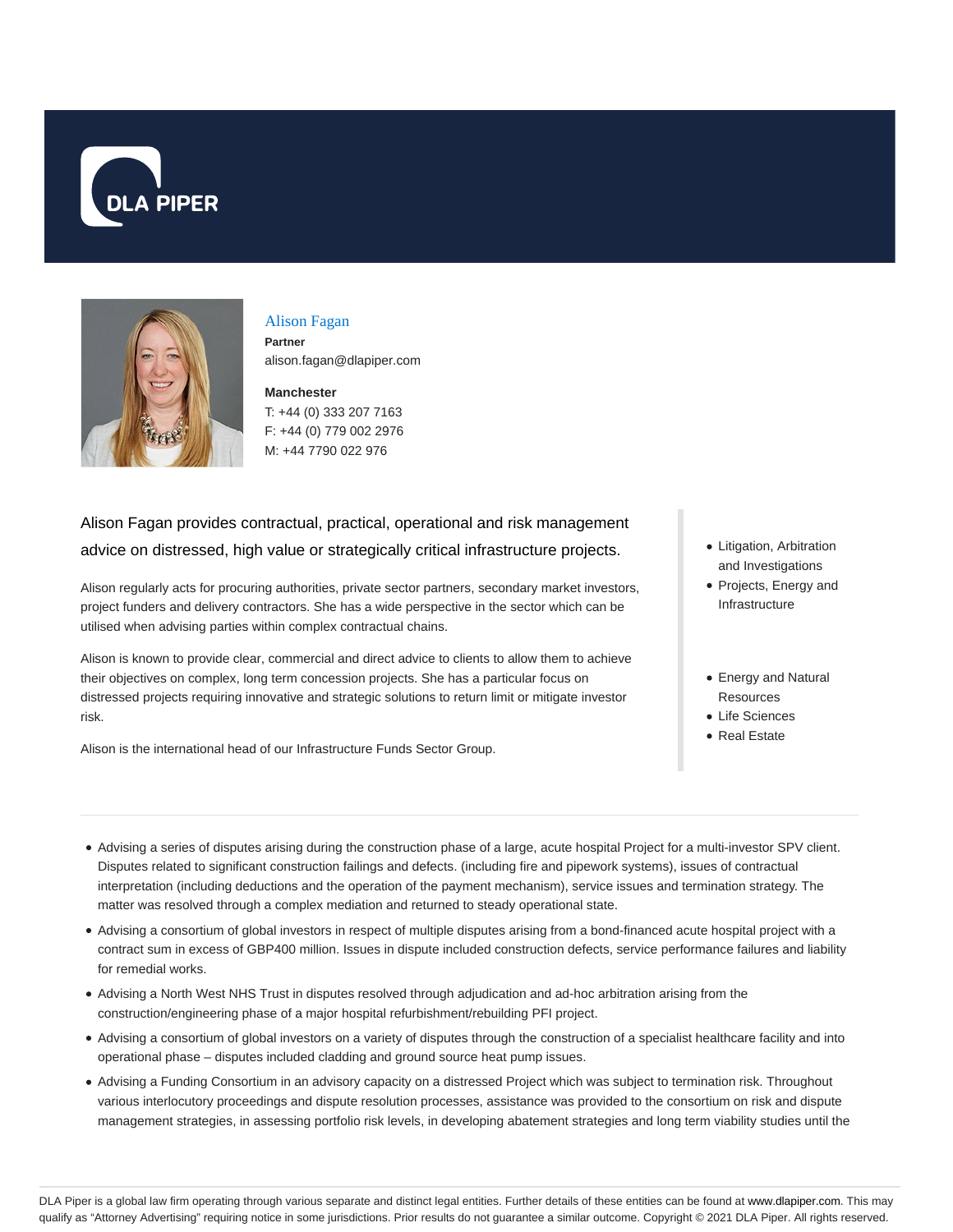end of the proceedings.

- Advising an SPV on a series of FM related disputes giving rise to Warning Notices and potential Termination Risk. The disputes were resolved and the Warning Notices withdrawn following a series of facilitated pay-mech workshops resulting in an agreed understanding and application of the Service Requirements , the Performance Monitoring Regime and application of the Payment Mechanism.
- Advising a UK Local Government Authority in respect of a multiple disputes arising on a large Building Schools for the Future Project. Disputes included Compensation Event claims, delay and defect claims, payment mechanism claims and political funding strategy.
- Advising a multi-party SPV client on a large High Court Trial (Technology and Construction Division) arising as a result of construction failings and maintenance issues which gave rise to substantive deductions consequences.
- Advising a Public Sector client defending a claim by a construction consortium for various Compensation and Relief Event Claims arising through the construction of a large transport hub project. This matter was successfully addressed through mediation.
- Advising a cross invested fund group in an advisory capacity on a distressed Project which was subject to termination risk. Throughout various interlocutory proceedings and dispute resolution processes, assistance was provided to the consortium on risk and dispute management strategies, in assessing portfolio risk levels, in developing abatement strategies and long term viability studies. The fund's substantial investment was ultimately secured.

### CREDENTIALS

# Professional Qualifications

• Solicitor of the Senior Courts of England and Wales

### **Recognitions**

- Alison was previously shortlisted for the Associate of the Year Award at the Building and Engineering Women in Construction Awards and the Manchester Legal Awards. Alison was also invited to sit as an independent member of the High Court (Technology and Construction Division) Users Committee by the Judge In Charge.
- Alison is described as "exceptional' on PPP and PFI projects and disputes". Legal 500 2020
- Alison is regularly mentioned in the directories as a "strong litigator&rdquo, is known to be 'exceptional' on PPP and PFI projects and disputes and "market sources particularly highlight her for the expertise she offers noting that she has a real depth of knowledge". Chambers and Partners UK
- She is also known as being "strategic, direct, personable and knowledgeable" and "extremely reliable and dependable". Legal 500 UK

## **Education**

Lancaster University, Law LLB (Hons)

### Additional Information

Alison Fagan led on the development of The DLA Piper Project Simulator - a market leading experiential learning tool which utilises gaming technology to assist with the delivery of sustainable and successful global infrastructure project. She also sits on the DLA Piper Radical Change Council.

#### **INSIGHTS**

# **Publications**

**Infrastructure, Construction and Transport: COVID-19 Year 2**

21 September 2021